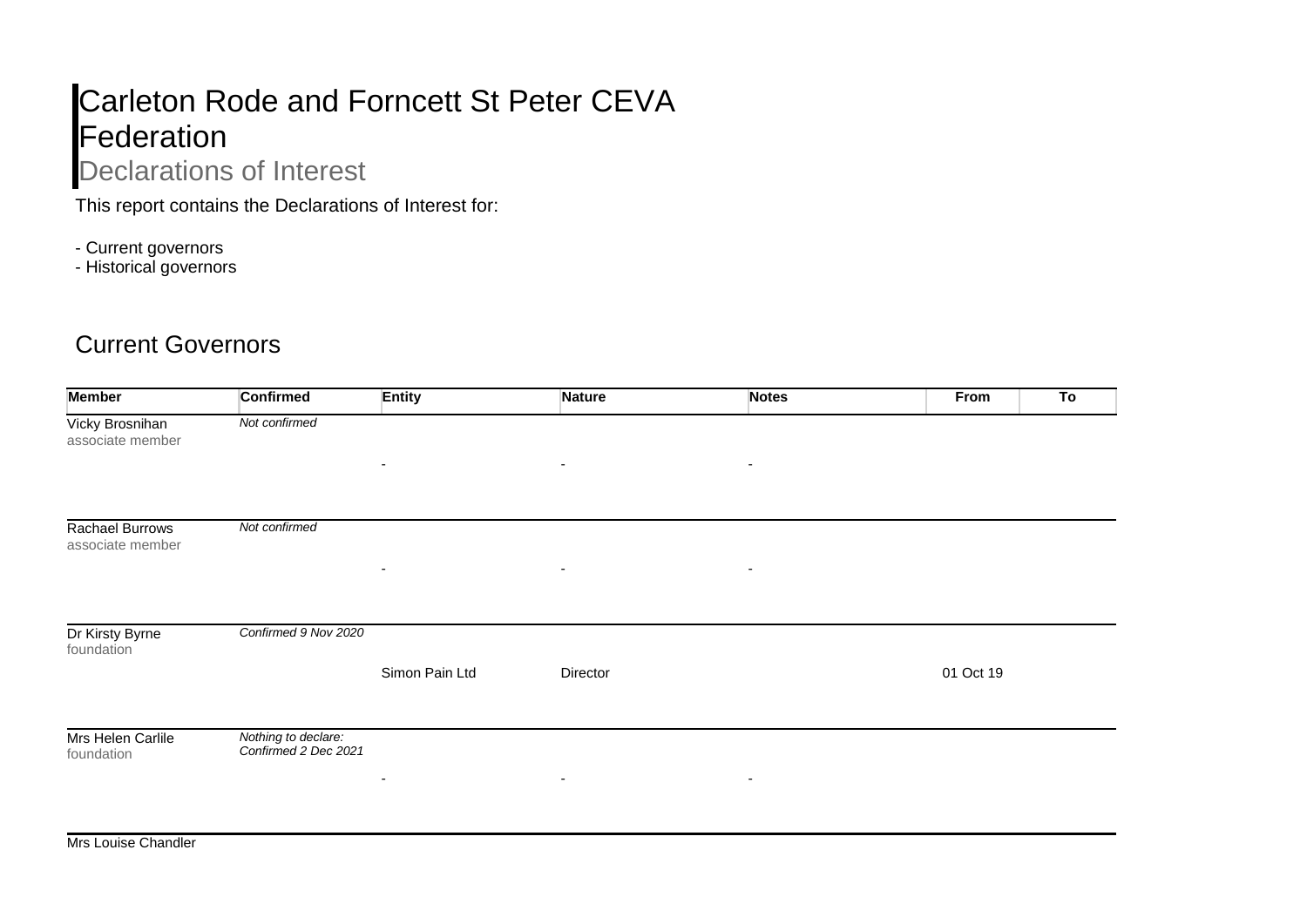| parent                                        | Nothing to declare:<br>Confirmed 5 Oct 2021 |                        |                                                  |                                                                                                                         |           |
|-----------------------------------------------|---------------------------------------------|------------------------|--------------------------------------------------|-------------------------------------------------------------------------------------------------------------------------|-----------|
| Dr Lorna Christoforou-<br>Hazelwood<br>parent | Nothing to declare:<br>Confirmed 8 Nov 2021 |                        |                                                  |                                                                                                                         |           |
| Revd John Madinda<br>foundation               | Confirmed 27 May 2021                       |                        | Non                                              |                                                                                                                         |           |
| Sam Mealing-Mills                             | Not confirmed                               |                        |                                                  |                                                                                                                         |           |
| David Oldham                                  | Not confirmed                               |                        |                                                  |                                                                                                                         |           |
| <b>Neil Parsons</b><br>foundation             | Not confirmed                               |                        |                                                  |                                                                                                                         |           |
|                                               |                                             | Interests              | <b>Business Interests</b>                        | Neither I, my spouse, nor a<br>close family member have<br>private interests that could<br>conflict with my work in the | 15 Oct 20 |
|                                               |                                             | Interests              | <b>Business Interests</b>                        | Neither I, my spouse, nor a<br>close family member have<br>private interests that could<br>conflict with my work in the | 13 Oct 21 |
| Mrs Sally Richards<br>authority               | Confirmed 30 Nov 2021                       |                        | None                                             |                                                                                                                         |           |
|                                               |                                             | Tilian Partnership MAT | Vice-Chair of Tilian Board of<br><b>Trustees</b> |                                                                                                                         | 23 Apr 18 |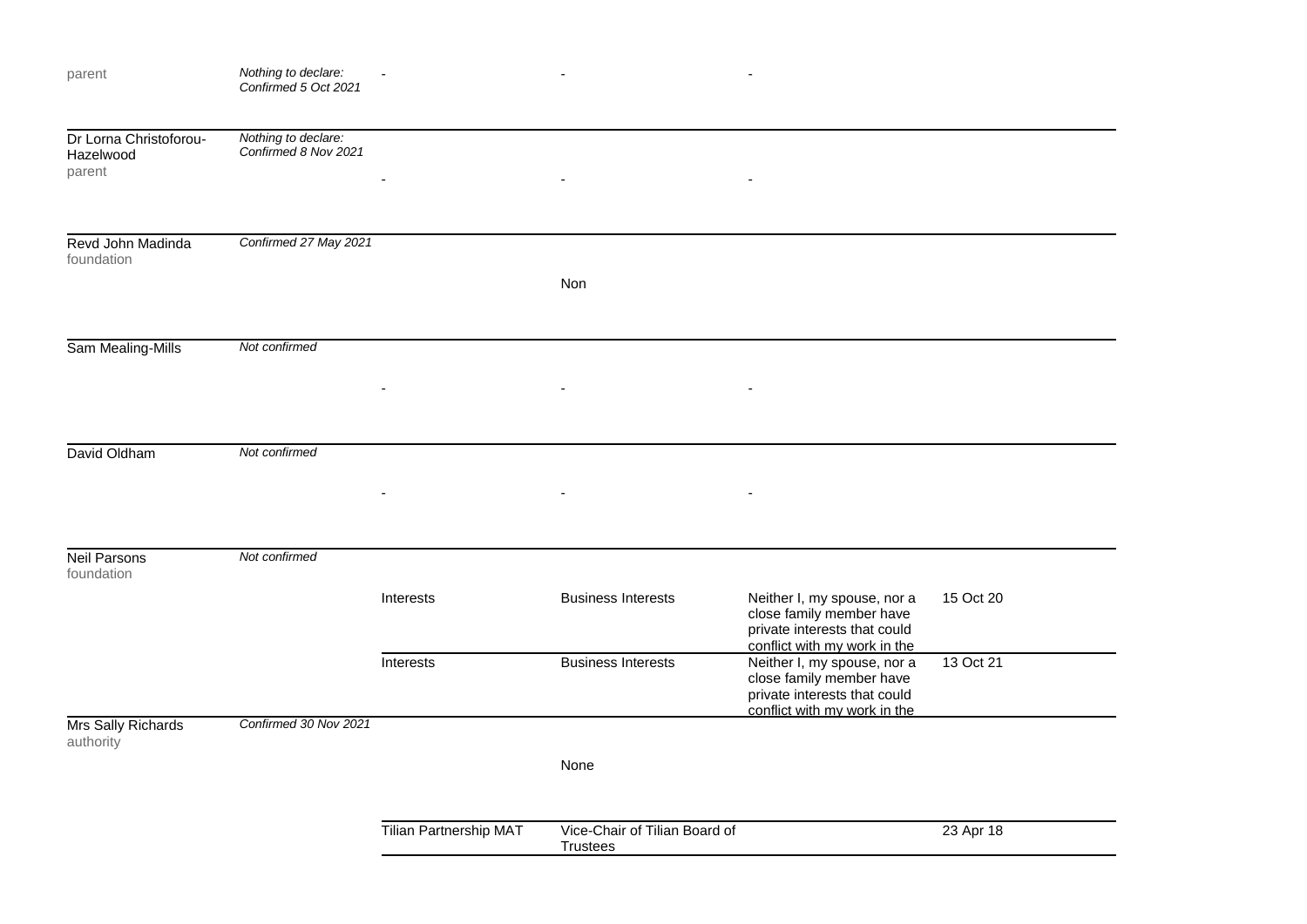|                                          |                                              | Carleton Rode & Forncett St Chair of Governors<br>Peter Federation of CEVA<br><b>Primary Schools</b> |                          |                                                                       | 09 Sep 21 |
|------------------------------------------|----------------------------------------------|------------------------------------------------------------------------------------------------------|--------------------------|-----------------------------------------------------------------------|-----------|
| Liz Service<br>foundation                | Confirmed 1 Oct 2021                         |                                                                                                      |                          |                                                                       |           |
|                                          |                                              | Everitt Academy                                                                                      | Governor                 | Governor at Carleton Rode<br>and Forncett St Peter CEVA<br>Federation | 12 Oct 16 |
|                                          |                                              | Carleton Rode and Forncett Governor<br>St Peter CEVA Federation                                      |                          | Governor at The Everett<br>Academy                                    | 23 Apr 19 |
| <b>MR Steve Trickey</b><br>foundation    | Nothing to declare:<br>Confirmed 2 Dec 2021  |                                                                                                      |                          |                                                                       |           |
|                                          |                                              | ٠                                                                                                    | $\overline{\phantom{a}}$ |                                                                       |           |
| Mr Jonathan Wheater<br>staff             | Not confirmed                                |                                                                                                      |                          |                                                                       |           |
|                                          |                                              | $\overline{\phantom{a}}$                                                                             | $\sim$                   | $\overline{\phantom{a}}$                                              |           |
| Charlotte Whyte<br>executive headteacher | Nothing to declare:<br>Confirmed 22 Sep 2021 |                                                                                                      |                          |                                                                       |           |
|                                          |                                              | ٠                                                                                                    | $\overline{\phantom{a}}$ | $\overline{\phantom{a}}$                                              |           |